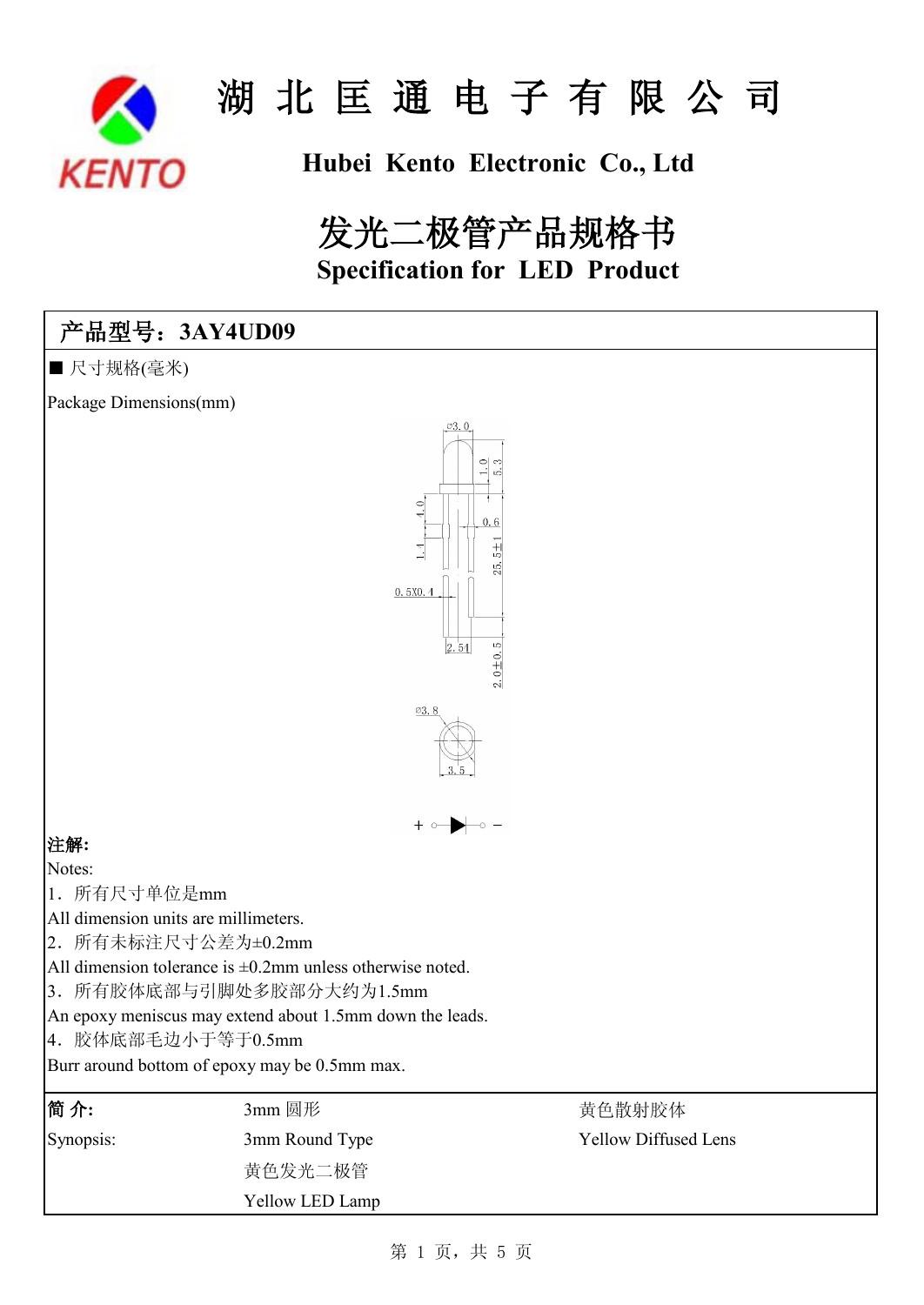

## **Hubei Kento Electronic Co., Ltd**

| 产品型号: 3AY4UD09                                                               |                                   |                        |                                             |             |             |                   |  |
|------------------------------------------------------------------------------|-----------------------------------|------------------------|---------------------------------------------|-------------|-------------|-------------------|--|
| ■ 主要光电特性 (室温 = 25°C)Typical Electrical & Optical Characteristics (Ta = 25°C) |                                   |                        |                                             |             |             |                   |  |
| 项目<br><b>ITEMS</b>                                                           | 符号<br><b>SYMBOL</b>               | 条件<br><b>CONDITION</b> | 最小值<br>MIN.                                 | 典型值<br>TYP. | 最大值<br>MAX. | 单位<br><b>UNIT</b> |  |
| 正向电压<br>Forward Voltage                                                      | <b>VF</b>                         | $IF = 20mA$            | 1.4                                         | 1.9         | 2.4         | V                 |  |
| 反向电流<br><b>Reverse Current</b>                                               | $\ensuremath{\mathsf{IR}}\xspace$ | $VR = 5V$              | ---                                         | ---         | 1.1         | μA                |  |
| 主波长<br>Dominant Wavelength                                                   | $\lambda$ D                       | $IF = 20mA$            | 586                                         |             | 590         | nm                |  |
| 发光强度<br>Luminous Intensity                                                   | IV                                | $IF = 20mA$            | 159                                         | 210         | 284         | mcd               |  |
| 50%能量发光视角<br>50% Power Viewing Angle                                         | $2\theta\frac{1}{2}$              | $IF = 20mA$            | ---                                         | 53          |             | deg               |  |
| ■ 最大绝对额定值(室温 = 25°C)Absolute Maximum Ratings at (Ta = 25°C)                  |                                   |                        |                                             |             |             |                   |  |
| 项目<br><b>ITEMS</b>                                                           | 符号<br><b>SYMBOL</b>               |                        | 最大绝对额定值<br>ABSOLUTE MAXIMUM RATING          |             |             |                   |  |
| 正向电流<br><b>Forward Current</b>                                               | $\rm IF$                          |                        | 50                                          |             |             | <b>UNIT</b><br>mA |  |
| 峰值正向电流<br>Peak Forward Current                                               | <b>IFP</b>                        |                        | 220                                         |             |             |                   |  |
| 连续工作电流<br>Continuous Forward Current                                         | $\mathbb{L}$                      |                        | 20                                          |             |             |                   |  |
| 反向电压<br><b>Reverse Voltage</b>                                               | <b>VR</b>                         |                        | 5                                           |             |             |                   |  |
| 功耗<br><b>Power Dissipation</b>                                               | <b>PD</b>                         | 95                     |                                             |             |             | mW                |  |
| 工作温度<br><b>Operation Temperature</b>                                         | Topr                              | $-40 \sim +80$         |                                             |             |             | $\rm ^{\circ}C$   |  |
| 贮存温度<br><b>Storage Temperature</b>                                           | Tstg                              |                        | $-40 \sim +80$<br>$^{\circ}$ C              |             |             |                   |  |
| 引脚镀锡温度<br>Lead Soldering Temperature                                         | Tsol                              |                        | 最大温度260℃,最长时间5秒<br>Max.260°C for 5 sec Max. |             |             |                   |  |

IFP 条件:脉冲宽度小于等于10 分钟

IFP Conditions:Pulse Width≤10msec duty≤1/10

Tsol 条件: 离胶体底部4mm 处为基础

Tsol Conditions: 4mm from the base of the epoxy bulb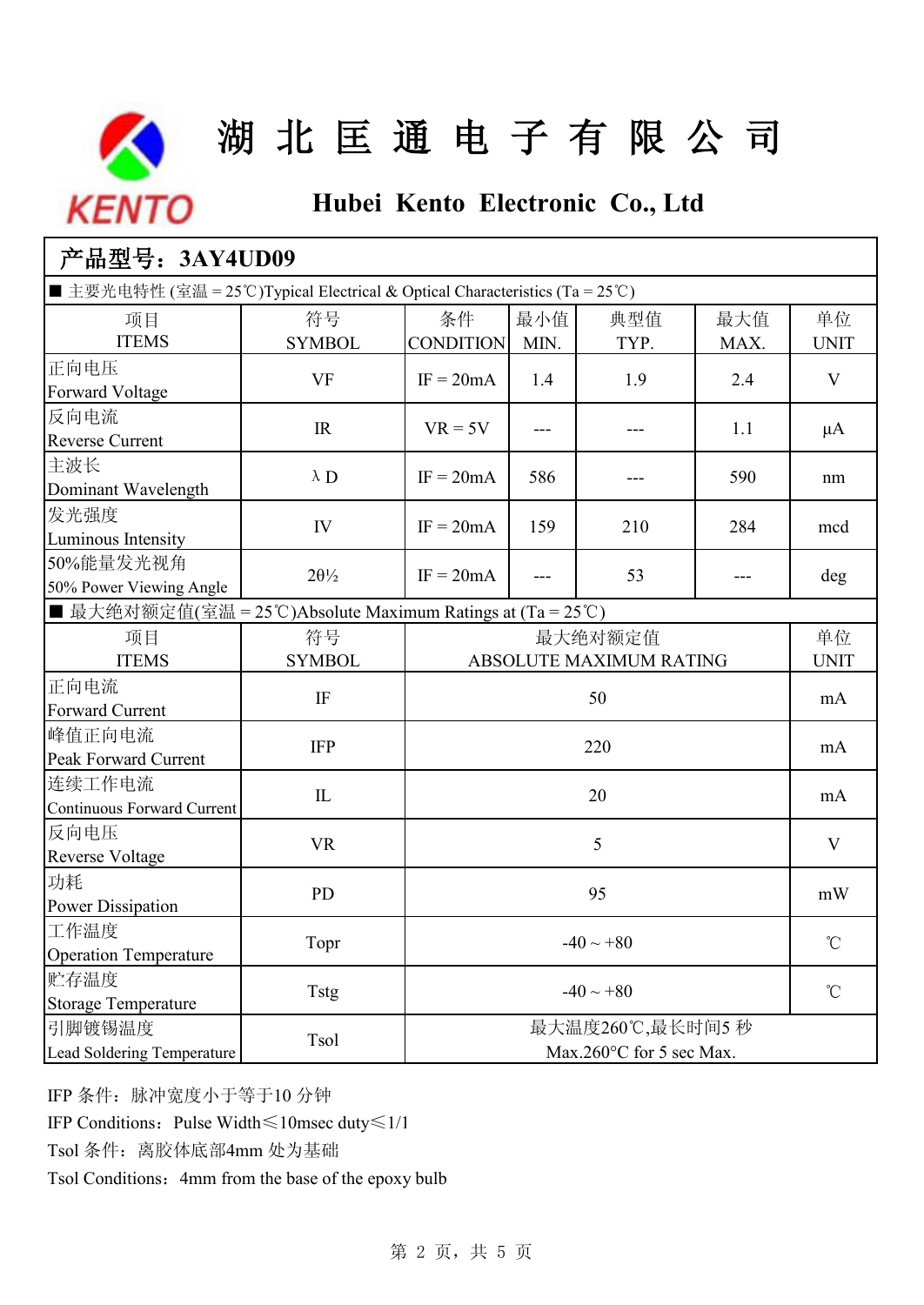

**Hubei Kento Electronic Co., Ltd**

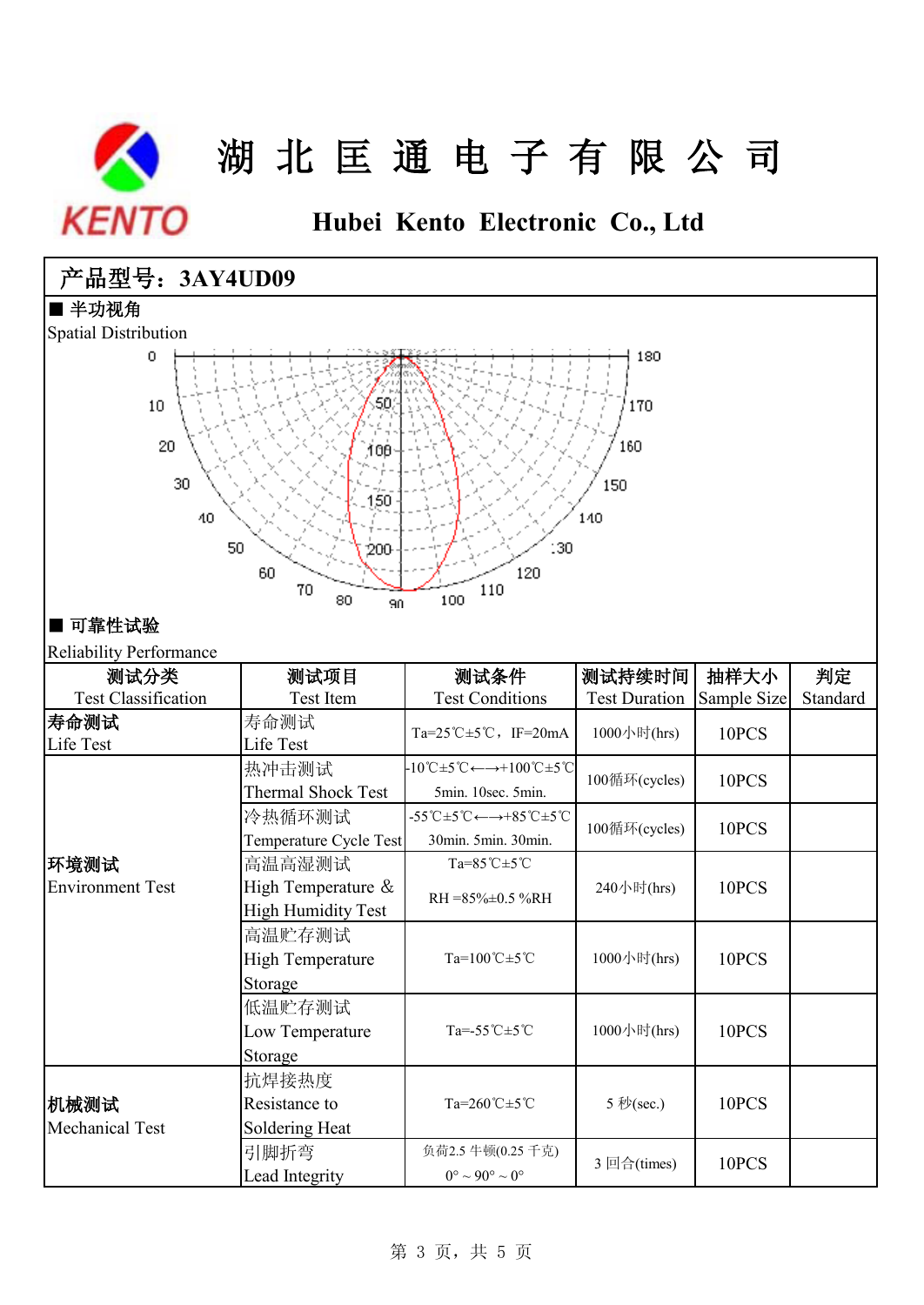

## **Hubei Kento Electronic Co., Ltd**

### 产品型号:**3AY4UD09**



Typical Optical/Electrical Characteristics Curves (Ta=25℃ Unless Otherwise Noted)



第 4 页, 共 5 页